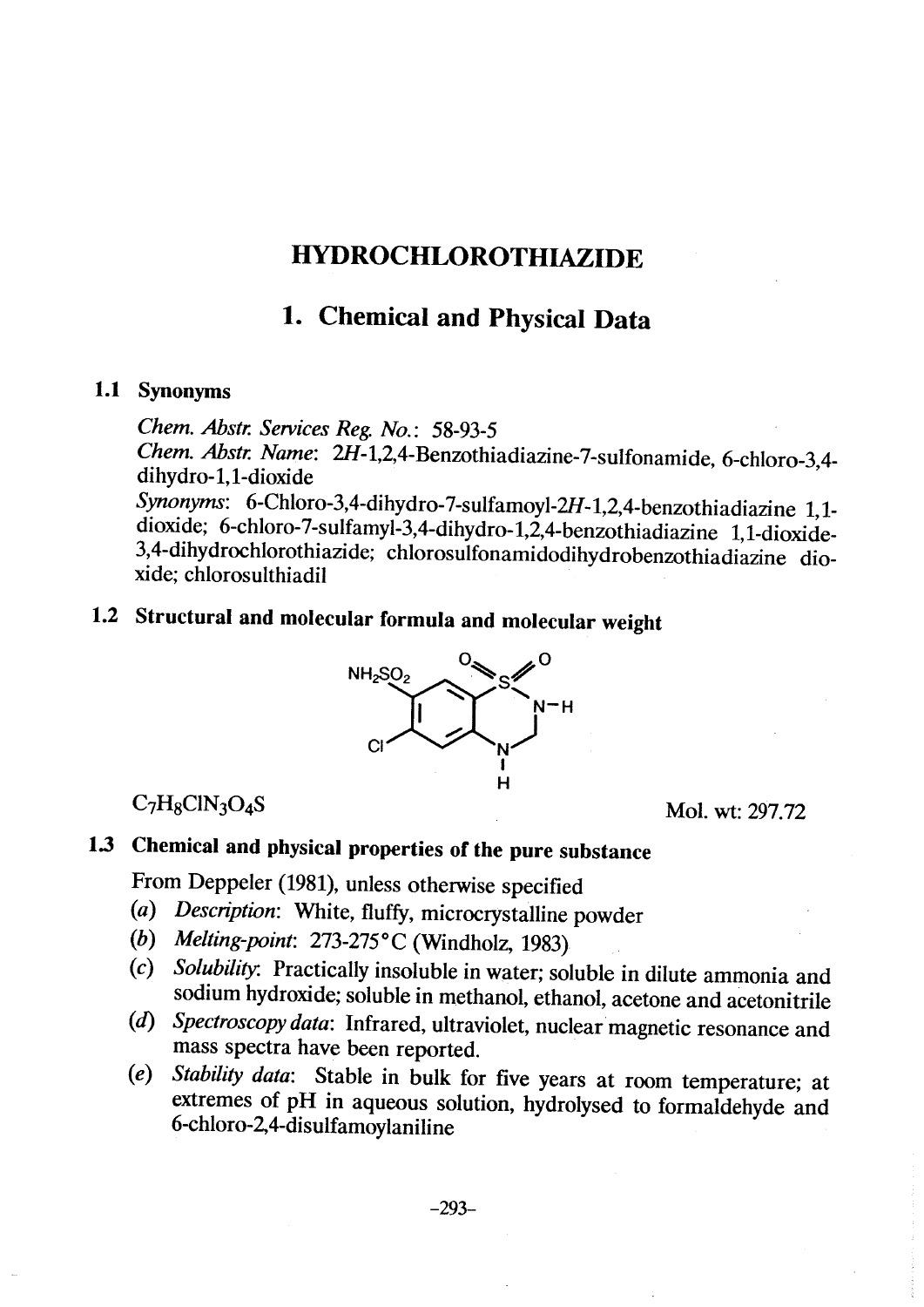#### (f) Dissociation constant:  $pK_a$  7.2, 9.2 (Windholz, 1983)

#### 1.4 Technical products and impurities

Trade names: Apo-Hydro; Aquarius; Atenadon; Bremil; Caturida; Chlorthia; Chlorzide; Cidrex; Cloredema; Delco-Retic; Dichlorosal; Dichlortride; Dichlotride; Diclotride; Didral; Diidrotiazide; Direma; Disalunil; Diu 25; Diucen-H; Diurex; Diursana-H; Dixidrasi; Edemex; Esidrex; Esidrix; Fluvin; Hidrenox; Hidroronol; Hidrosaluretil; Hydril; Hydro-Aquil; Hydro-Diuril; Hydro-MURIL; Hydrosaluric; Hydrothide; Hydro-Z; Hydrozide; Hypothiazde; Idrodiuvis; Idrofluin; Idrolisin; Ivaugan; Jen-diral; Lexor; Loqua; Maschitt; Mietrin; Natrimax: Nefrix: Neo-Codema; Neoflumen; Neo-Flumen; Neo Minzil; Newtolide; Novohydrazide; Oretic; Pantemon; Panurin; Ridaq; Ro-Hydrazide; Salupres; Serapres; SK-Hydrochlorothiazide; Tandiur; Thiaretic; Thiuretic; Urirex; Urodiazin; Urozide; **Vetidrex** 

Hydrochlorothiazde is also contained in numerous multi-ingredient preparations.

Hydrochlorothiazde is available as tablets for oral use (25, 50 or 100 mg) containing calcium phosphate, D & C Yellow #6, gelatin, lactose, magnesium stearate, starch and talc (see IARC, 1987) (Barnhart, 1989).

## 2. Production, Occurrence, Use and Analysis

#### 2.1 Production and occurrence

Hydrochlorothiazide in synthesized by either the reaction of paraformaldehyde with 5-chloro-2,4-disulfamoylaniline in nonaqueous media, or the reaction of formaldehyde with 6-chloro-7-sulfamoyl-2H-1,2,4-benzothiadiazine-1,1-dioxide in aqueous alkaline solution (Deppeler, 1981). It is synthesized in China, Hungary, India, Italy, Japan, Romania, Switzerland, the UK, the USA and Yugoslavia (Chemical Information Services, 1989-90).

Hydrochlorothiazide has been used as a diuretic and antihypertensive agent since 1957 (Reynolds, 1989). More prescriptions were written for hydrochlorthiazde/triamterene combination than for any other prescription drug product in the USA in 1984 and 1985 (Chappell, 1985), and hydrochlorothiazde was the sixh most frequently prescribed generic drug in 1987 and 1988 in the USA (La Piana Simonsen, 1989). ln 1988, this drug was sold in Sweden at a level of 0.14 defined daily doses per 1000 inhabitants (Apoteksbolaget, 1988, 1989). In 1987, it was sold in Finland at a level of 2.06 defined daily doses per 1000 inhabitants (Finnish Committee on Drug Information and Statistics, 1987).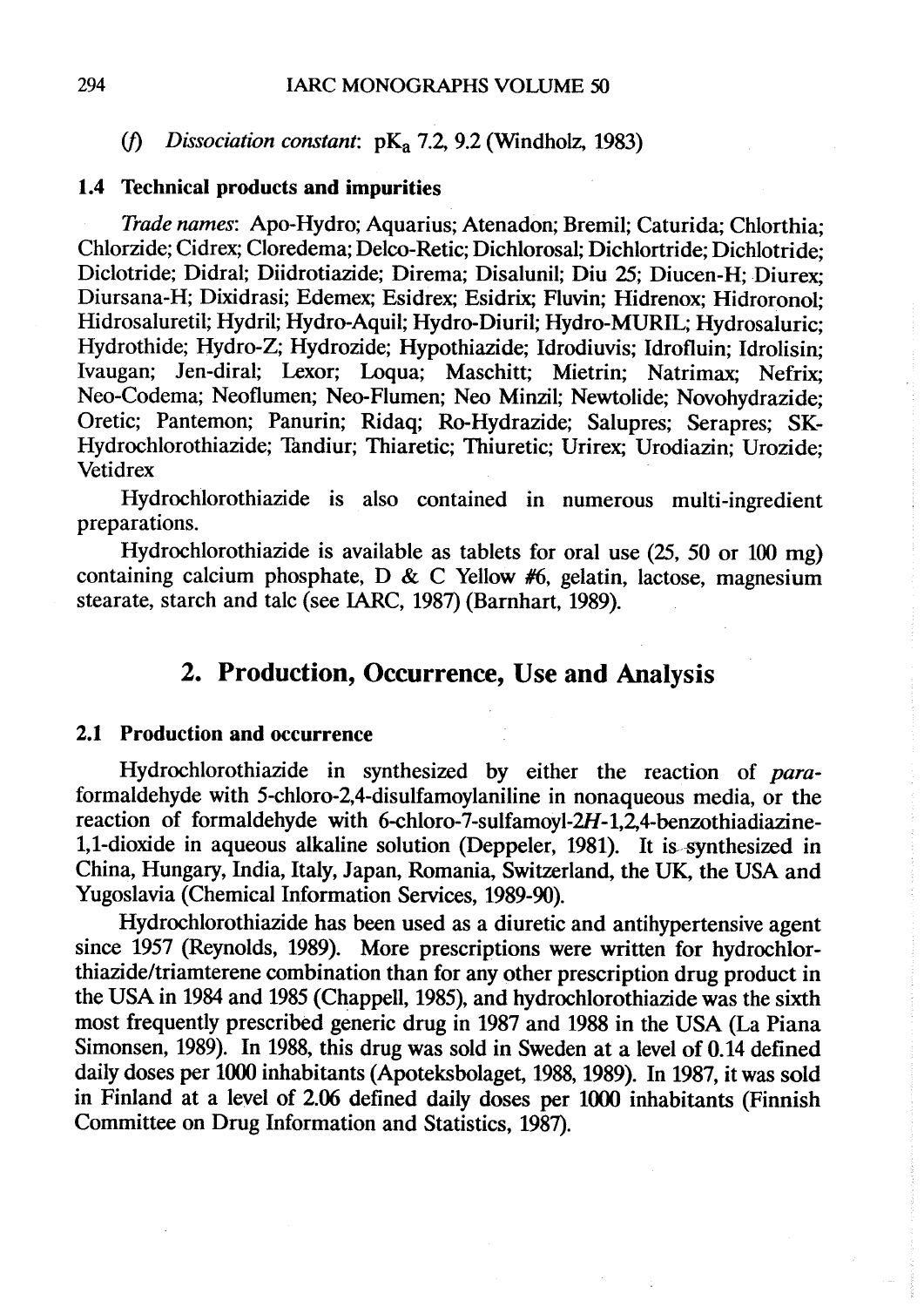Hydrochlorothiazide is not known to occur as a natural product.

#### 2.2 Use

Hydrochlorothiazde is a thiazde diuretic (Reynolds, 1989). It is used to reduce oedema associated with heart failure; as an antihypertensive agent, and for special indications such as Ménière's disease (Roydhouse, 1974) and reduction of the formation of renal calculi in patients with hypercalciuria (Yendt et al., 1970; Baggio et al., 1986). The daily dose of hydrochlorothiazde in treating oedema is 25-50 mg after an initial dose of twice this amount. The daily dose for children is 2.5 mg/kg bw and that for infants under six months, 3.5 mg/kg bw. The antihypertensive doses of hydrochlorothiazide vary between 25 and 200 mg daily (Reynolds, 1989).

#### 2.3 Analysis

Hydrochlorothiazde can be analysed in urine and plasma by colorimetry, thin-Iayer chromatography and high-performance liquid chromatography (Sheppard et al., 1960; Redalieu et al., 1978; Suria, 1978; Koopmans et al., 1984; Alton et al., 1986; Fullinfaw et al., 1987; van der Meer & Brown, 1987). Analysis of hydrochlorothiazde in pharmaceutical preparations has also been reported (Cieri, 1988; US Pharmacopieal Convention, Inc., 1989).

# 3. Biological Data Relevant to the Evaluation of **Carcinogenic Risk to Humans**

### 3.1 Carcinogenicity studies in animaIs

### (a) Oral administration

Mouse: Groups of 50 male and 50 female B6C3F1 mice, seven to eight weeks of age, were fed hydrochlorothiazide (> 98% pure) at 0, 2500 or 5000 mg/kg of diet for 103-104 weeks (average daily intake, 280 or 575 mg/kg bw), and all survivors were killed at weeks 113-114. Mean body weights were similar in control and treated mice. Survival in males was: control, 43/50; low-dose, 42/50 and high-dose, 43/50; that in females was: control, 38/50; low-dose, 40/50 and high-dose, 35/50. All animaIs were necropsied, and samples taken from all major organs, tissues and gross lesions were examined histologically. A significant increase in the incidence of hepatocellular adenomas and of combined adenomas and carcinomas (control, 7/48; low-dose, 10/49; high-dose, 21/50  $(p = 0.009)$ , incidental tumour test)) but not of carcinoma alone was observed in males. No increase in the incidence of any other neoplasm was observed (National Toxicology Program, 1989).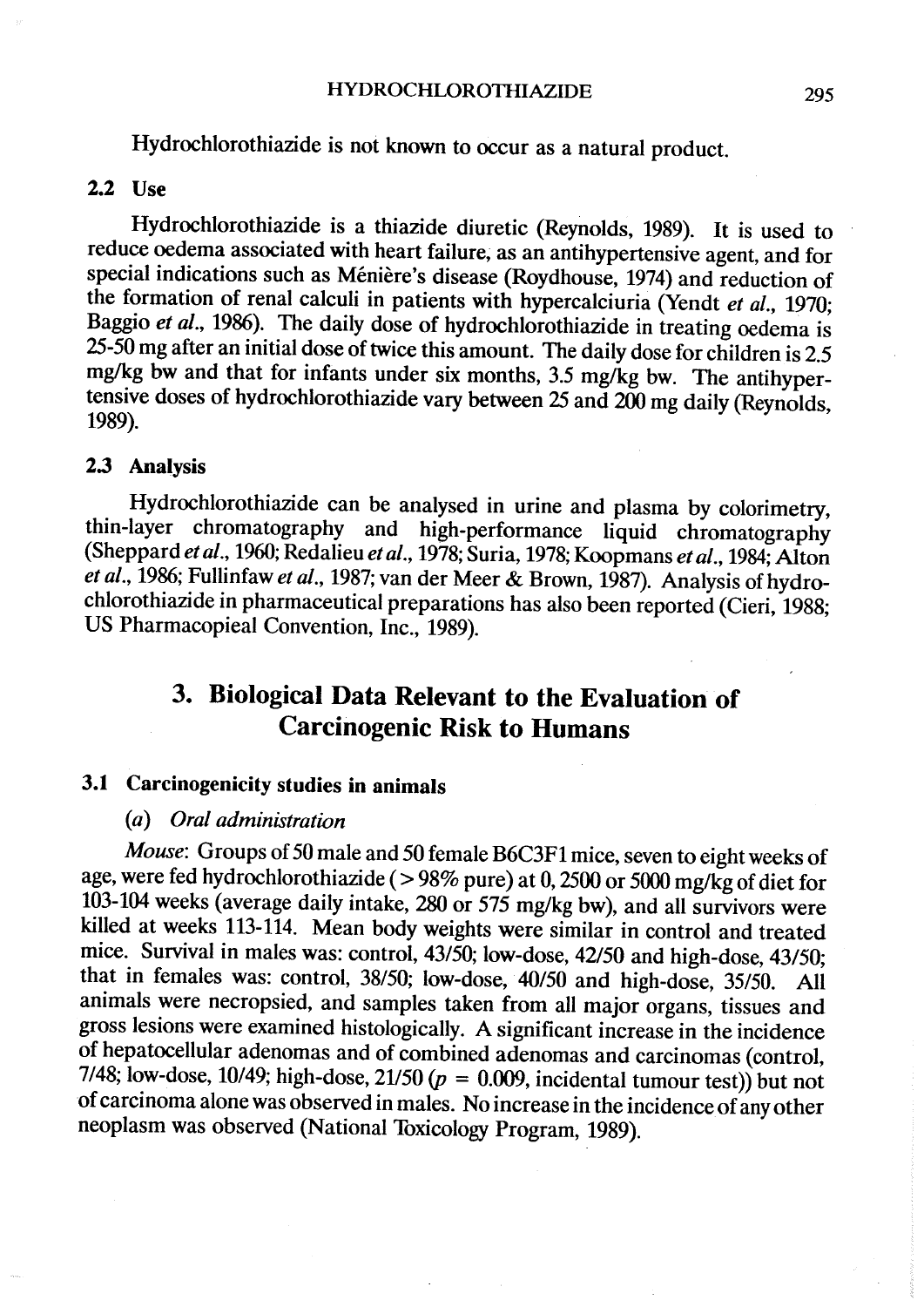Rat: A group of 24 male and 24 female Fischer 344 rats, six to eight weeks of age, were fed hydrochlorothiazide [purity unspecified] at 1000 mg/kg of diet for 104 weeks (total intake: males, 21 g; females, 14 g). A control group of 24 male and 24 female rats remained untreated. Over 70% of the rats survived more than two vears, with similar survival rates in all groups. All survivors were killed after 130 weeks; complete necropsies were performed on aIl animaIs, and major organs were examined histologicaIly. No difference in overall tumour incidence or in the incidence of tumours at any site was observed between treated and control rats (Lijinsky & Reuber, 1987).

Four groups each of 50 male and 50 female Fischer 344/N rats, seven to eight weeks of age, were fed hydrochlorothiazide ( $> 98\%$  pure) at 0, 250, 500 or 2000 mg/kg of diet for 105-106 weeks (average daily intake,  $11$ ,  $23$  or  $89$  mg/kg bw), and all survivors were killed at weeks 113-114. Survival was-males: control, 18/50; low-dose, 16/50; mid-dose, 9/50; high-dose, 11150; females: control, 31/50; low-dose, 25/50; mid-dose, 30/50; high-dose, 27/50. AlI animaIs were necropsied, and samples from all major organs, tissues and gross lesions were examined histologically. No increase in either overall tumour incidence or in the incidence of tumours at any site was observed (National Toxicology Program, 1989).

#### (b) Administration in combination with other compounds

Rat: ln the experiment by Lijinsky and Reuber (1987), described above, three groups each of 24 male and 24 female Fischer 344 rats, six to eight weeks of age, were fed diets containing hydrochlorothiazide [purity unspecified] at 1000 mg/kg, sodium nitrite at 2000 mg/kg or hydrochlorothiazide at 1000 mg/kg plus sodium nitrite at 2000 mg/kg for 104 weeks. Over 70% of the rats survived more than two years, with similar survival rates in all groups. AlI survivors were killed after 130 weeks; complete necropsies were performed on all animals, and major organs were examined histologically. No difference in overall tumour incidence or in the incidence of tumours at any site was observed between treated and control rats.

### 3.2 Other relevant data

#### (a) Exerimental systems

#### $(i)$  Absorption, distribution, excretion and metabolism

No data were available to the Working Group.

#### (ii) Toxic effects

The oral  $LD_{50}$  for hydrochlorothiazide in mice was 3080 mg/kg bw (Barnes & Eltherington, 1965).

All 20 dogs receiving hydrochlorothiazide at daily doses of 50-200 mg for up to nine months had enlarged, hyperactive parathyroid glands (Pickleman et al., 1969).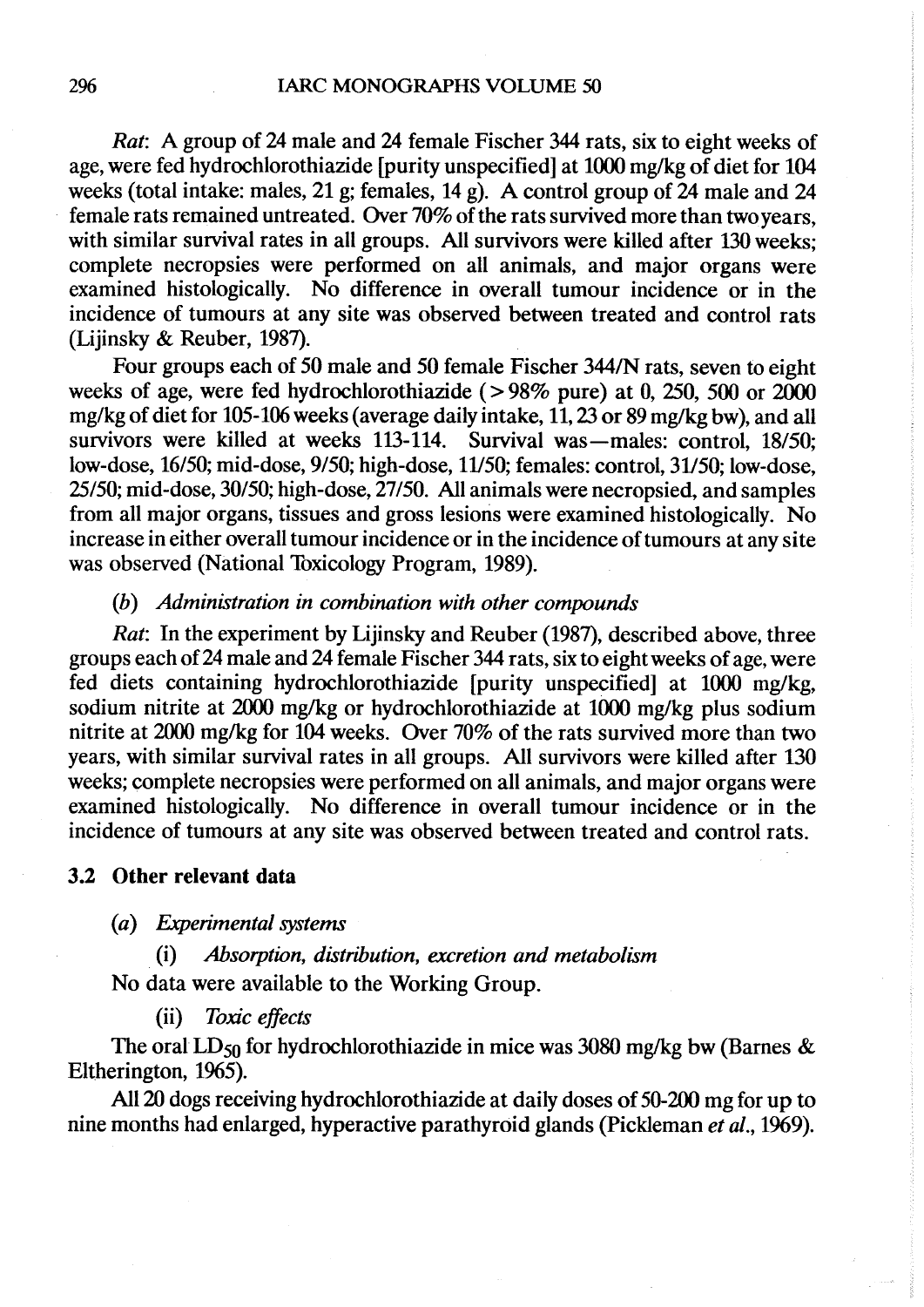ln male (but not female) Syrian golden hamsters reciving hydrochlorothiazde at 1 or 2 mg/kg bw by gavage for six months, increased total cholesterol and high-density lipoprotein cholesterol levels were observed. When a dose of 4 mg/kg bw was administered, a similar increase was seen in animals of each sex (Sarva et  $\vec{a}l$ ., 1985).

All male and female rats fed diets containing  $3.125-50$  g/kg (five dose levels) hydrochlorothiazide survived for 15 days. Thymic haemorrhage of slight to moderate severity was observed in animals receiving the highest doses, but no other toxic effect was observed (National Toxicology Program, 1989).

In groups of 24 male and 24 female rats fed hydrochlorotriazide at 1000 mg/kg of diet for two years, the incidence and severity of chronic progressive nephropathy and of lesions secondary to chronic renal disease, polyarteritis and mural thrombosis were increased (Lijinsky & Reuber, 1987).

ln a two-year study (see section 3.1), there was a uniform reduction in the body weight of treated rats (male and female) at all doses. Chronic renal disease (cysts of the parenchyma and epithelial hyperplasia of the renal pelvis) was present in aIl groups of male and female rats, but it was more severe in dosed groups. Secondary signs of chronic renal disease, including parathyroid hyperplasia, mineralization in multiple organs and fibrous osteodystrophy, also occurred at increased frequency in dosed groups. No other lesion in rats appeared to be related to exposure to hydrochlorothiazide. In mice, a two-year exposure had only negligible effects on body weight. No increase in the frequency of non-neoplastic lesions in the kidney, urinary bladder or any other organ was attributed to hydrochlorothiazide administration (National Toxicology Program, 1989).

## (ii) Effects on reproduction and prenatal toxicity

Hydrochlorothiazde was administered by gavage to pregnant CD rats at 100, 300 or 1000 mg/kg bw per day and to CD-1 mice at 300, 1000 or 3000 mg/kg bw per day on gestational days 6-15. No dose-related fetal toxicity or significant increase in the incidence of malformations was observed (National Toxicology Program, 1989).

### (iv) Genetic and related effects

Hydrochlorothiozide did not induce reversion in an arg- strain of Escherichia coli (Hs30R) (Fujita, 1985). It was not mutagenic to Salmonella typhimurium in the presence or absence of an exogenous metabolic system (Waskell, 1978; Andrews et al., 1984). (The Working Group noted that onlyone concentration was used in both studies.] In strain TA98, but not in TA1535, TA1537 or TA100, a small, reproducible, concentration-dependent increase in the mean number of revertants was observed in the absence, but not in the presence, of an exogenous metabolic system (Mortelmans et al., 1986).

ln a spot test, hydrochlorothiazde induced nondisjunction and mitotic crossing-over in Aspergillus nidulans (Bignami et al., 1974).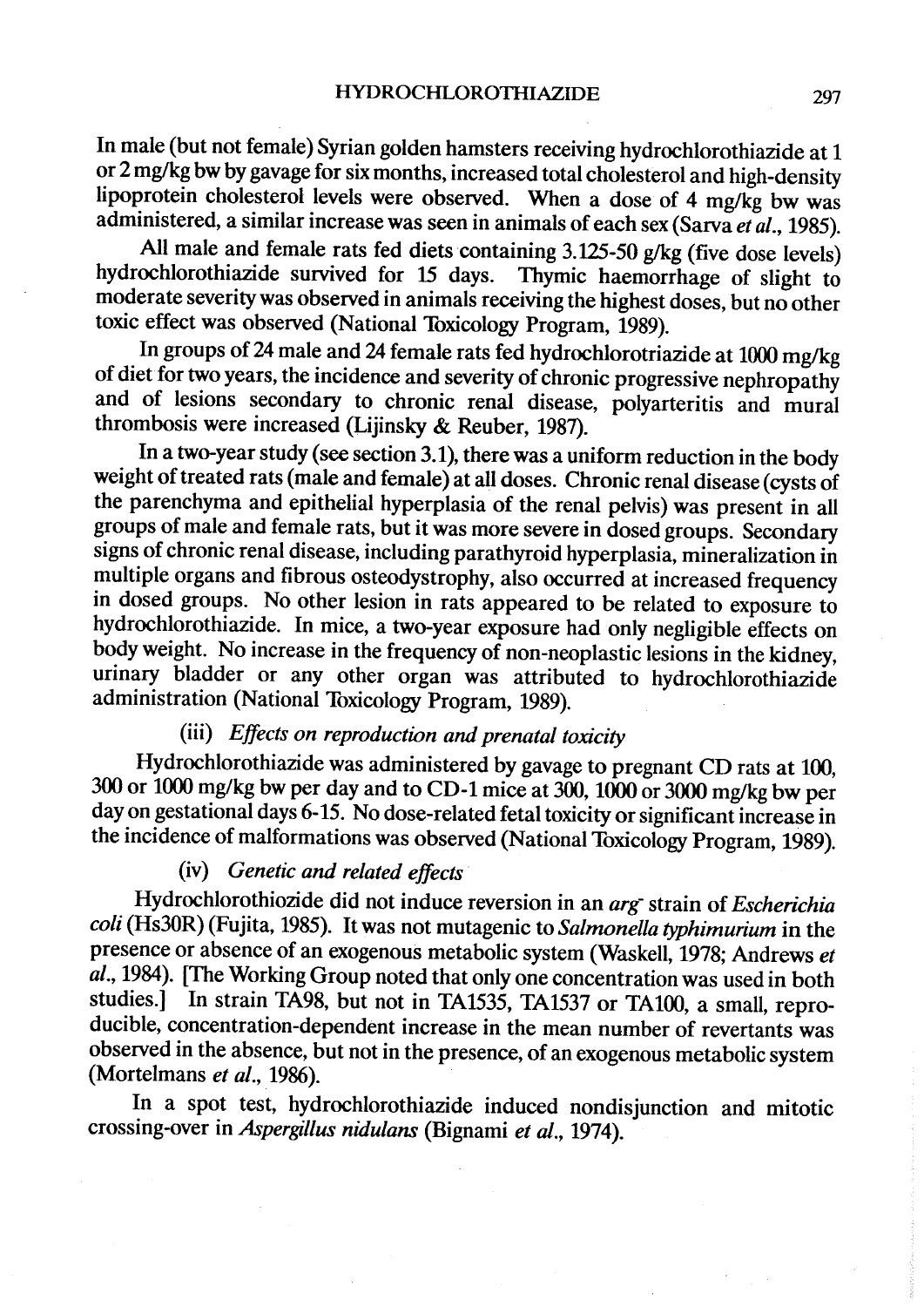Hydrochlorothiazde did not induce sex-linked recessive lethal mutations in Drosophila melanogaster either fed or injected with solutions of 10 mg/ml (Valencia et al., 1985).

At concentrations above 500  $\mu$ g/ml, hydrochlorothiazide produced cytotoxic effects and induced mutations to trifluorothymidine resistance in L5178Y mouse lymphoma cells in the absence of an exogenous metabolic system (National Toxicology Program, 1989). Significant, but not concentration-dependent, increases in the frequency of sister chromatid exchange were observed in Chinese hamster CHO cells in the presence and absence of an exogenous metabolic system (Galloway et al., 1987). Chromosomal aberrations were not found in Chinese hamster lung CHL cells, but polyploidy was observed after 48 h treatment (Ishidate, 1988). Chromosomal aberrations were also not detected in Chinese hamster CHO cells in the presence or absence of an exogenous metabolic system at concentrations of up to  $2600 \mu g/ml$  (Galloway et al., 1987).

(h) Humans

#### (i) Pharmacokinetics

The pharmacokinetics of hydrochlorothiazide have been reviewed (Welling, 1986).

Hydrochlorothiazide is incompletely absorbed from the duodenum and upper jejunum (Beermann et al., 1976), and plasma concentrations, peaking at about  $2\overline{-3}$  h after intake, are proportional to the dose within the range  $25-100$  mg (Patel et al., 1984). Administration with food either enhances (Beermann & Groschinsky-Grind, 1978) or reduces (Barbhaiya et al., 1982) the absorption of hydrochlorothiazide, as compared with fasting conditions. The discrepancy is partly attributable to differences in fasting states in these experiments. Food might delay passage through the small intestine; patients with intestinal shunt surgery and accelerated intestinal passage have shown reduced absorption of hydrochlorothiazide (Backman et al., 1979).

Hydrochlorothiazde is concentrated in red blood cells (Beermann et al., 1976; Redalieu et al., 1985). It is excreted almost entirely unchanged in urine; its renal clearance rate (about 300 ml/min) indicates combined glomerular filtration and tubular secretion (Barbhaiya et al., 1982). Its plasma elimination half-time is about 6 h initially but up to 15 h terminally (Patel *et al.*, 1984). In patients with decreased renal function, the plasma half-time of hydrochlorothiazde is prolonged to 20 h (Niemeyer *et al.*, 1983).

Concentrations of hydrochlorothiazde in maternaI plasma and umbilcal cord plasma were similar (Beermann et al., 1980) and were lower than those in amniotic fluid (Mulley et al., 1978). The drug was detected in the milk of nursing mothers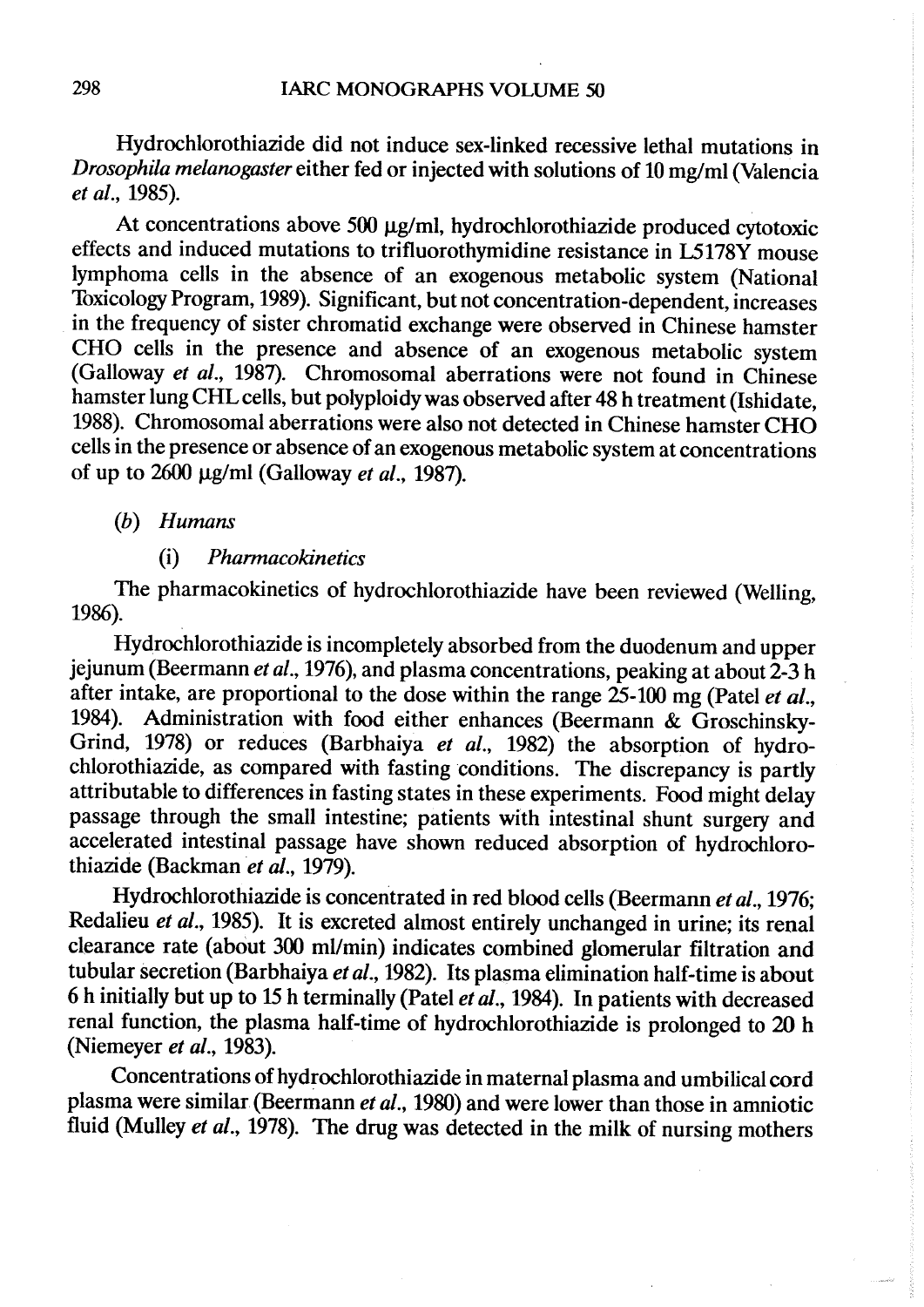treated with it, but no measurable concentration was found in nursing infants (detection limit,  $20$  ng/ml) (Miller et al., 1982).

### (ii) Adverse effects

Administration of large doses of hydrochlorothiazide often leads to electrolyte imbalance, including hypochloraemic alkalosis, hyponatraemia, hypokalaemia and hypercalcaemia (Porter et al., 1978; Zalin et al., 1984; Bayer et al., 1986; Reynolds, 1989).

Like other thiazde diuretics, hydrochlorotriazide is known to produee metabolie effeets, sueh as hyperglycaemia and glyeosuria, in diabetie and other susceptible patients (Flamenbaum, 1983; Freis, 1986). It produces asymptomatic hyperuricaemia in many patients, although actual attacks of gout are not common (Anon., 1987).

Hyperparathyroidism associated with prolonged intake of thiazides, including hydrochlorothiazide, has been reported (Paloyan & Pickleman, 1969; Christensson et al., 1977; Klimiuk et al., 1981).

A number of skin diseases of an allergie and idiosyneratic nature have been reported among patients treated with thiazide diuretics (Ebstein & Wintroub, 1985; Reed *et al.*, 1985; Hardwick & Saxe, 1986).

Interstitial nephritis (Linton et al., 1980; Scully et al., 1983), idiosyncratic pneumonitis (Piper et al., 1983; Parfrey & Herlong, 1984), thrombocytopenia (Eisner & Crowell, 1971), intravaseular haemolysis (Beek et al., 1984) and pancreatitis (Cornish et al., 1961) have been reported in patients treated with thiazide diuretics.

## (ii) Effects on reproduction and prenatal toxicity

In the Collaborative Perinatal Project, in which drug intake and pregnancy outcome were studied in a series of 50 282 wornen in 1959-65, 107 women had been exposed to hydrochlorothiazde during the first trimester of pregnaney. There were nine malformed children in the exposed group, giving a nonsignificant standardized relative risk of 1.2 (Heinonen et al., 1977).

# (iv) Genetic and related effects

No data were available to the Working Group.

# 3.3 Case reports and epidemiological studies of carcinogenicity to humans

ln a hypothesis-generating cohort study designed to screen a large number of drugs for possible carcinogenicity (described in detail in the monograph on ampicillin), 12 799 persons to whom at least one prescription for a thiazide diuretic had been dispensed during 1969-73 were followed up for up to 15 years (Selby et al., 1989). Hydrochlorothiazide was the predominant drug used in this group.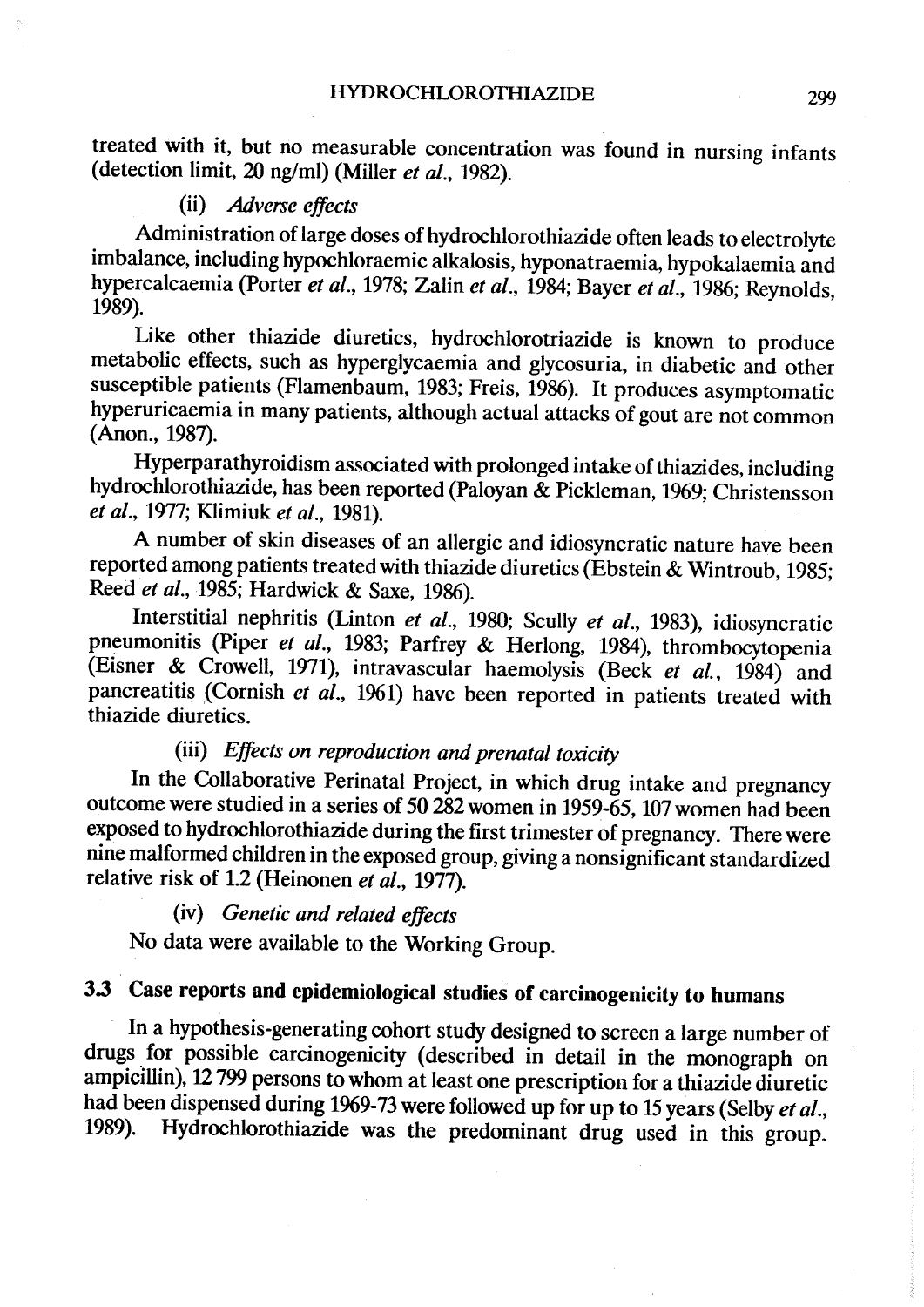Increased risks were noted for cancer of the prostate (53 cases observed, 38.2 expected;  $p < 0.05$ ) during follow-up of up to seven years (Friedman & Ury, 1980) and for cancers at all sites combined (1209 observed, 1132.9 expected;  $p < 0.05$ ) during follow-up of up to 15 years (Selby *et al.*, 1989). The association with prostatic cancer diminished in later follow-up. [The Working Group noted that prostatic cancer may be diagnosed more readily in patients under more intensive medical care. In addition, as also noted by the authors, since some 12 000 comparisons were made in this hypothesis-generating study, the associations should be verified independently. Data on duration of use were not provided.)

## 4. Summary of Data Reported and Evaluation

#### 4.1 Exposure data

Hydrochlorothiazide has been used extensively since 1957 as a diuretic and antihypertensive agent.

### 4.2 Experimental carcinogenicity data

Hydrochlorothiazde was tested for carcinogenicity by oral administration in one strain of mice and one strain of rats. An increase in the incidence of hepatocellular adenomas was observed in male mice. No increase in the incidence. of tumours at any site was observed in two studies in rats.

#### 4.3 Human carcinogenicity data

ln one hypothesis-generating study in which many drugs were screened for possible carcinogenicity, associations with hydrochlorothiazde use were observed for cancers of the prostate and of all sites combined, which could be accounted for by chance.

#### 4.4 Other relevant data

One study provided no evidence that use of hydrochlorothiazde in the first trimester of pregnancy is associated with the induction of birth defects. ln rats, no teratogenic, embryotoxic or fetotoxic effect was observed.

Hydrochlorothiazde induced gene mutations in mouse lymphoma cells and sister chromatid exchange in Chinese hamster cells. It did not induce chromosomal aberrations in Chinese hamster cells *in vitro* or sex-linked recessive lethal mutations in Drosophila. Hydrochlorothiazide induced mitotic recombination and nondis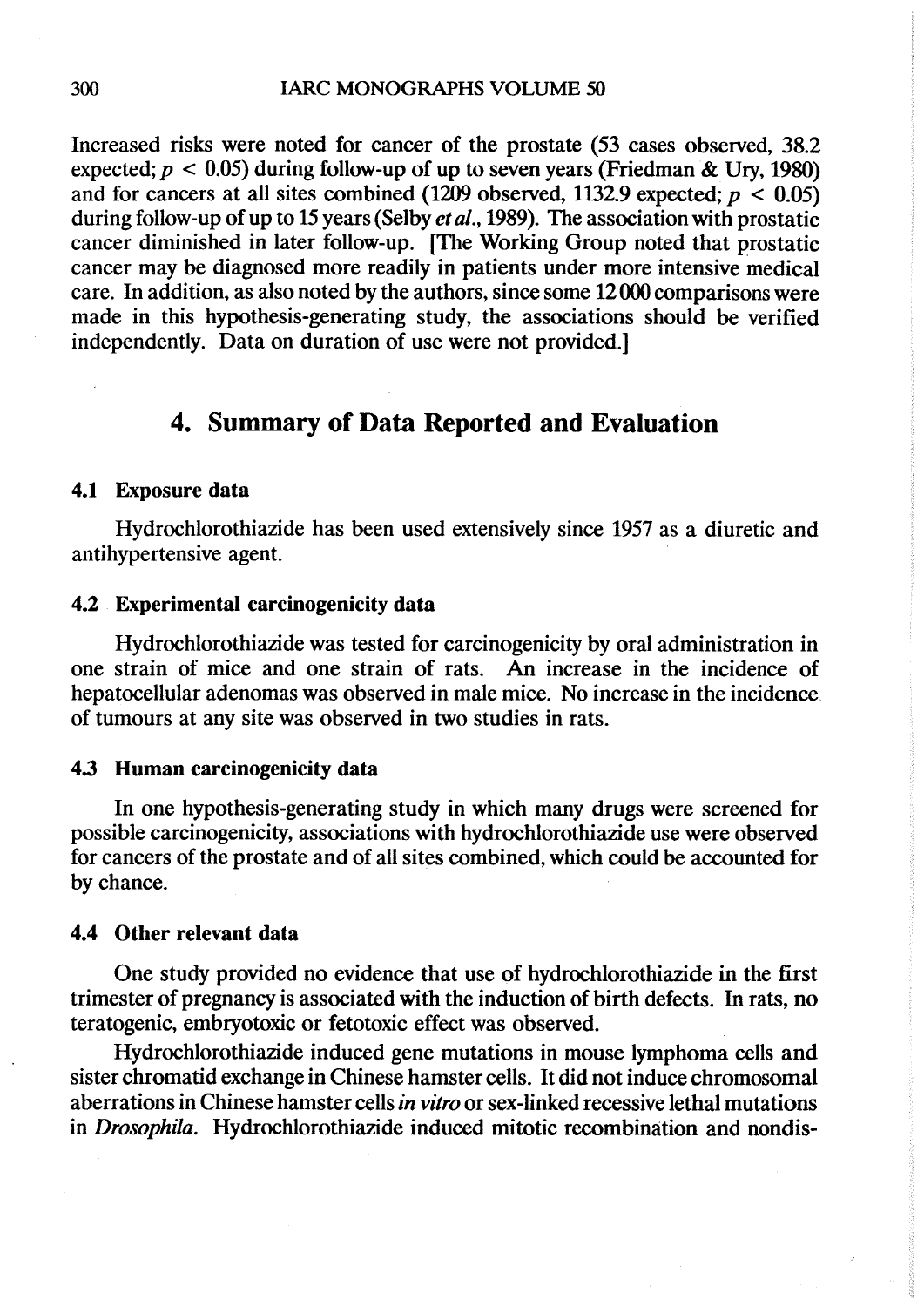junction in Aspergillus nidulans. It was not mutagenic to Salmonella typhimurium or Escherichia coli. (See Appendix 1.)

#### 4.5 Evaluation $<sup>1</sup>$ </sup>

There is *inadequate evidence* for the carcinogenicity of hydrochlorothiazide in humans.

There is *inadequate evidence* for the carcinogenicity of hydrochlorothiazide in experimental animaIs.

#### Overall evaluation

Hydrochlorothiazide is not classifiable as to its carcinogenicity to humans (Group 3).

## 5. References

- Alton, K.B., Desrivieres, D. & Patrick, J.E. (1986) High-performance liquid chromatographic assay for hydrochlorothiazide in human urine. J. Chromatogr., 374, 103-110
- Andrews, A.W., Lijinsky, W. & Snyder, S.W. (1984) Mutagenicity of amine drugs and their products of nitrosation. Mutat. Res., 135, 105-108
- Anon. (1987) Uric acid in hypertension. Lancet, i, 1124-1125
- Apoteksbolaget (1988) Svensk Läkemedelsstatistic [Swedish Drugs Statistics], Stockholm, Pharmaceutical Association of Sweden
- Apoteksbolaget (1989) Outprint of the Drug Data Base (17 October 1989), Stockholm, Pharmaceutical Association of Sweden
- Backman, L., Beermann, B., Groschinsky-Grid, M. & Hallberg, D. (1979) Malabsorption of hydrochlorothiazide following intestinal shunt surgery. Clin. Pharmacokinet., 4, 63-68
- Baggio, B., Gambaro, G., Marchini, F., Cicerello, E., Tenconi, R., Clementi, M. & Borsatti, A. (1986) An inheritable anomaly of red-cell oxalate transport in 'primary' calcium nephrolithiasis correctable with diuretics. New Engl. J. Med., 314, 599-604
- Barbhaiya, R.H., Graig, W.A., Corrick-West, H.P. & Welling, P.G. (1982) Pharmacokinetics of hydrochlorothiazide in fasted and nonfasted subjects: a comparison of plasma level and urinary excretion methods. J. pharm. Sci., 71, 245-248
- Barnes, C.D. & Eltherington, L.G. (1965) Drug Dosages in Laboratory Animals, A Handbook, Berkeley, CA, University of California Press, p. 73

<sup>&</sup>lt;sup>1</sup>For description of the italicized terms, see Preamble, pp. 26–29.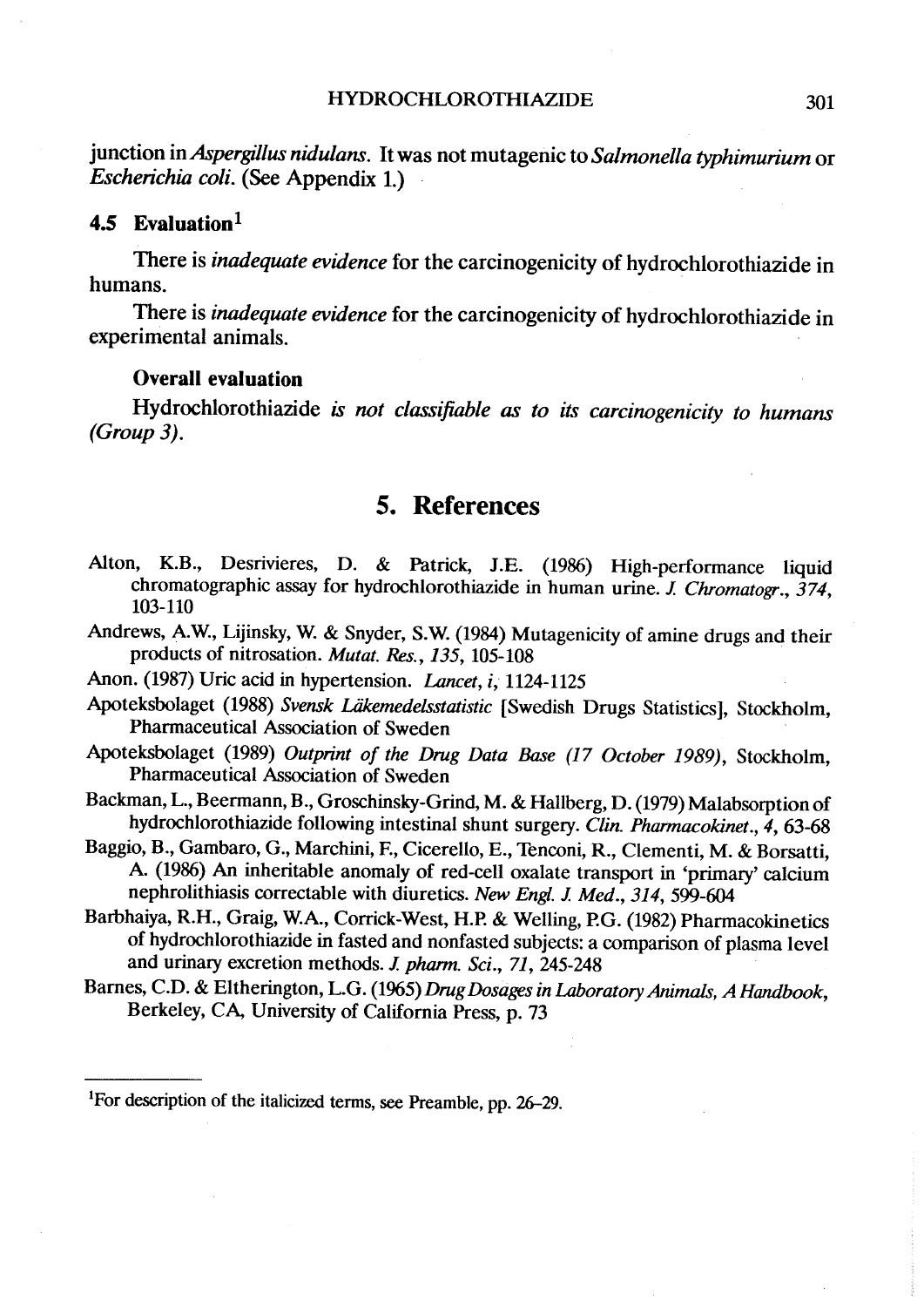- Barnhart, E. (1989) Physicians' Desk Reference, 43rd ed., Oradell, NJ, Medical Economics, p. 314
- Bayer, A.J., Garag, R., Browne, S. & Pathy, M.S.J. (1986) Plasma elecrolytes in elderly patients taking fixed combination diuretics. Postgrad. med. J., 62, 159-162
- Beck, M.L., Cline, J.F., Hardman, J.T., Racela, L.S. & Davis, J.W. (1984) Fatal intravascular immune hemolysis induced by hydrochlorothiazide. Am. J. clin. Pathol., 81, 791-794
- Beermann, B. & Groschinsky-Grid, M. (1978) Gastrointestinal absorption of hydrochlorothiazide enhanced by concomitant intake of food. Eur. J. clin. Pharmacol., 13, 125-128
- Beermann, B., Groschinsky-Grid, M. & Rosen, A. (1976) Absorption, metabolism and excretion of hydrochlorothiazide. Clin. pharmacol. Ther., 19, 531-537
- Beermann, B., Fåhraeus, L., Groschinsky-Grid, M. & Lidström, B. (1980) Placental transfer of hydrochlorothiazide. Gynaecol. obstet. Invest., 11, 45-48
- Bignami, M., Morpurgo, G., Pagliani, R., Carere, A., Conti, G. & Di Giuseppe, G. (1974) Non-disjunction and crossing-over induced by pharmaceutical drugs in Aspergillus nidulans. Mutat. Res., 26, 159-170
- Chappell, S.C. (1985) Ist 6 months of 1985: RPhs are deciion-makers in 20% of new Rxs compared with only 17% one year ago. Pharm. Times, 51, 122-130
- Chemical Information Services (1989-90) Directory of World Chemical Producers, Oceanside, NY
- Christensson, T., Hällström, K. & Wengle, B. (1977) Hypercalcemia and primary hyperparathyroidism. Prevalence in patients receiving thiazides as detected in a health screen. Arch. intern. Med., 137, 1138-1142
- Cieri, U.R. (1988) Determination of reserpine and hydrochlorothiazide in commercial tablets by liquid chromatography with fluorescence and UV absorption detectors in series. J. Assoc. off. anal. Chem., 71, 515-518
- Cornish, A.L., McClellan, J.T. & Johnston, D.H. (1961) Effects of chlorothiazide on the pancreas. New Engl. 1. Med., 265,673-675
- Deppeler, H.P. (1981) Hydrochlorothiazide. Anal. Profiles Drug Subst., 10, 405-441
- Ebstein, J.E. & Wintroub, B.U. (1985) Photosensitivity due to drugs. Drugs, 30, 42-57
- Eisner, E.V. & Crowell, E.B. (1971) Hydrochlorothiazide-dependent thrombocytopenia due to IgM antibody.  $JAm.$  med. Assoc., 215, 480-482
- Finnish Committee on Drug Information and Statistics (1987) Finnish Statistics on Medicine, Helsinki, National Board of Health
- Flamenbaum, W. (1983) Metabolic consequences of antihypertensive therapy. Ann. intern. Med., 98, 239-244
- Freis, E.D. (1986) The cardiovascular risk of thiazide diuretics. Clin. pharmacol. Ther., 39, 239-244
- Friedman, G.D. & Ury, H.K. (1980) Initial screening for carcinogenicity of commonly used drugs. J. natl Cancer Inst., 65, 723-733
- Fujita, H. (1985) Arginine reversion and lambda induction in E. coli with benzothiadiazine diuretics irradiated with near-ultraviolet light. Mutat. Res., 158, 135-139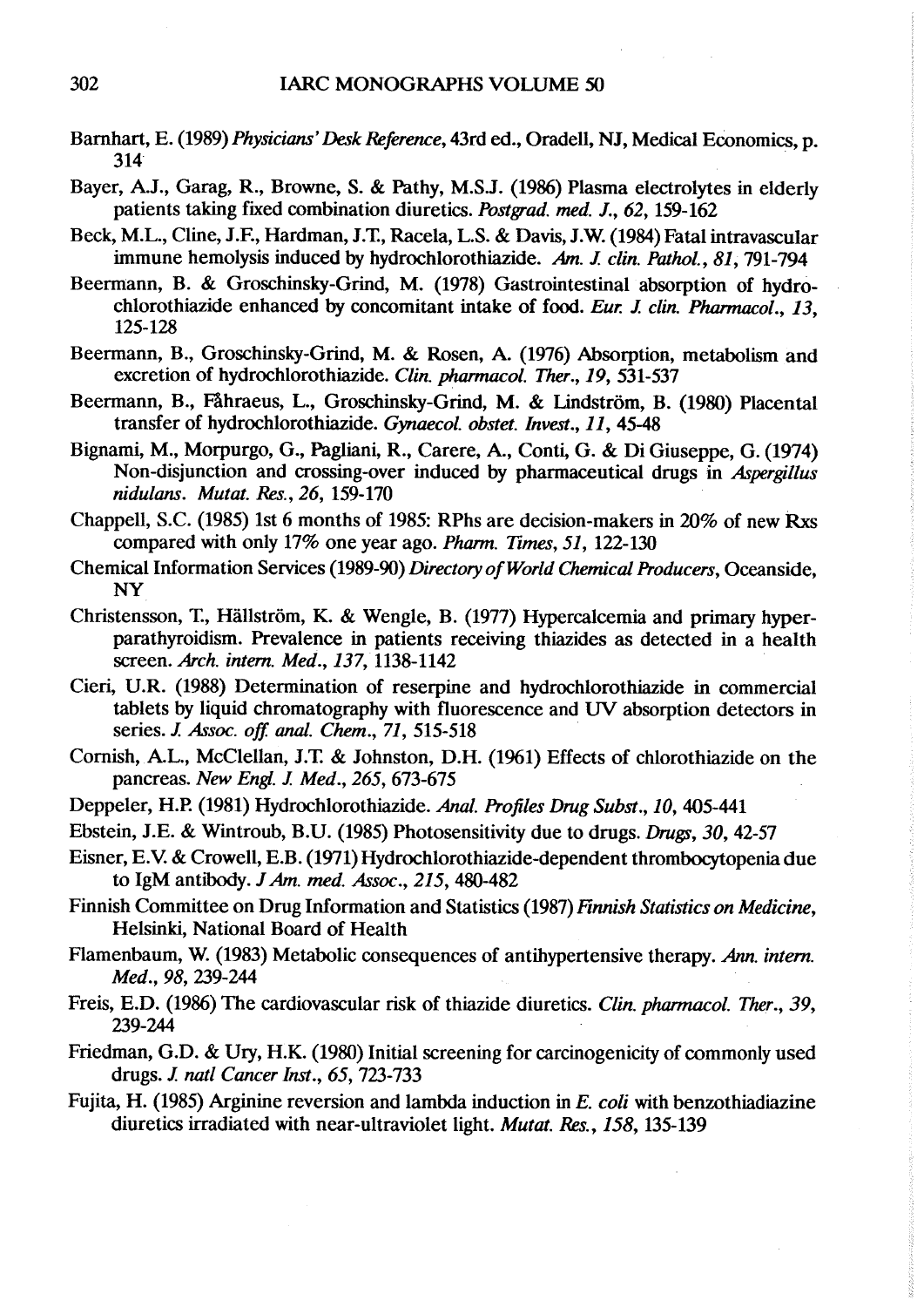- Fullinfaw, R.O., Bury, R.W. & Moulds, R.F.W. (1987) Liquid chromatographic screening of diuretics in urine. J. Chromatogr., 415, 347-356
- Galloway, S.M., Armstrong, M.J., Reuben, C., Colman, S., Brown, B., Cannon, C., Bloom, A.D., Nakamura, F., Ahmed, M., Duk, S., Rimpo, J., Margolin, B.H., Resnick, M.A., Anderson, B. & Zeiger, E. (1987) Chromosome aberrations and sister chromatid exchanges in Chinese hamster ovary cells: evaluations of 108 chemicals. Environ. mol. Mutagenesis, 10 (Suppl. 10), 1-175
- Hardwick, N. & Saxe, N. (1986) Patterns of dermatology referrals in a general hospital. Br. J. Dermol., 115, 167-176
- Heinonen, O.P., Slone, D. & Shapiro, S. (1977) Birth Defects and Drugs in Pregnancy, Littleton, MA, Publishing Sciences Group, pp. 371-376
- IARC (1987) IARC Monographs on the Evaluation of Carcinogenic Risks to Humans, Suppl. 7, Overall Evaluations of Carcinogenicity: An Updating of LARC Monographs Volumes 1 to 42, Lyon, pp. 349-350
- Ishidate, M., Jr (1988) Data Book of Chromosomal Aberration Test In Vitro, rev. ed., Amsterdam, Elsevier
- Klimiuk, P.S., Davies, M. & Adams, P.H. (1981) Primary parathyroidism and thiazide diuretics. Postgrad. med. J., 57,80-83
- Koopmans, P.P., Tan, Y. & van Ginneken, C.A.M. (1984) High-performance liquid chromatographic determination of hydrochlorothiazide in plasma and urine. J. Chromatogr., 307, 445-450
- La Piana Simonsen, L. (1989) Top 200 drugs of 1988. Branded new Rxs rise 4.0% and total Rxs move up 1.2%. Pharm. Times, 55, 40-48
- Lijinsky, W. & Reuber, M.D. (1987) Pathologic effects of chronic administration of hydrochlorothiazide, with and without sodium nitrite, to F344 rats. Toxicol. ind. Health, 3,413-422
- Linton, A.L., Clark, W.E, Driedger, A.A., Thrnbull, D.I. & Lidsay, R.M. (1980) Acute interstitial nephritis due to drugs. Ann. intern. Med., 93, 735-741
- van der Meer, M.J. & Brown, L.W. (1987) Simultaneous determination of amiloride and hydrochlorothiazide in plasma by reversed-phase high-performance liquid chromatography. J. Chromatogr., 423, 351-357
- Miller, M.E., Cohn, R.D. & Burghart, P.H. (1982) Hydrochlorothiazide disposition in a mother and her breast-fed infant. J. Pediatr., 101, 789-791
- Mortelmans, K., Haworth, S., Lawlor, T., Speck, W., Tainer, B. & Zeiger, E. (1986) Salmonella mutagenicity tests: II. Results from the testing of 270 chemicals. Environ. Mutagenesis, 8 (Suppl. 7), 1-119
- Mulley, B.A., Parr, G.D., Pau, W.K., Rye, R.M., Mould, J.J. & Siddle, N.C. (1978) Placental transfer of chlorthalidone and its elimination in maternal milk. Eur. J. clin. Pharmacol., 13, 129-131
- National Toxicology Program (1989) Toxicology and Carcinogenesis Studies of Hydrochlorothiazide (CAS No. 58-93-5) in F344/N Rats and B6C3F<sub>1</sub> Mice (Feed Studies) (fechnical Report Series No. 357), Sprigfield, VA, National Technical Information Service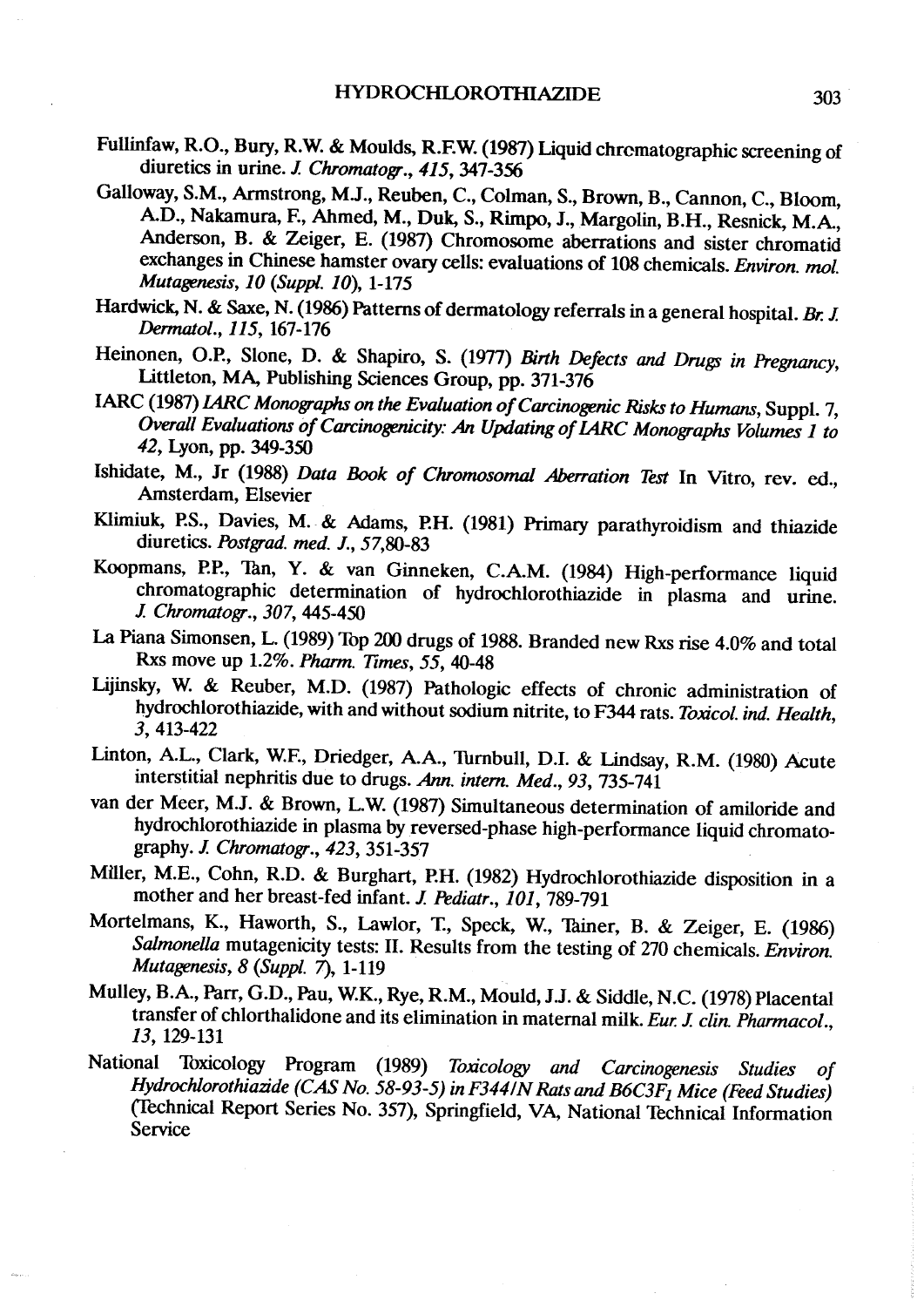- Niemeyer, C., Hasenfuss, G., Wais, V., Knauf, H., Schäfer-Korting, M. & Mutschler, E. (1983) Pharmacokinetics of hydrochlorothiazide in relation to renal function. Eur. J. clin. Pharacol., 24, 661-665
- Paloyan, E. & Pickleman, J. (1969) Hyperparathyroidism coexisting with hypertension and prolonged thiazide administration. J. Am. med. Assoc., 210, 1243-1245
- Parfrey, N.A. & Herlong, H.F. (1984) Pulmonary oedema after hydrochlorothiazide. Br. med. J., 288, 1880
- Patel, R.B., Patel, U.R., Rogge, M.C., Shah, V.P., Prasad, V.K., Selen, A. & Welling, P.G. (1984) Bioavailabilty of hydrochlorothiazide from tablets and suspensions. 1 pharm. Sei., 73, 359-361
- Pickleman, J.R., Straus, F.H., II, Forland, M. & Paloyan, E. (1969) Thiazide-induced parathyroid stimulation. Metabolism, 18, 867-873
- Piper, C., Wallem, D., Wesche, D., Brattig, N., Diao, G.-J. & Berg, P.A. (1983) Lungenödem nach Einnahme von Hydrochlorothiazid. Eine seltene, vital bedrohende Nebenwirkung. [Pulmonary oedema after intake of hydrochlorothiazide. A rare life-threatening side-effect (Ger.).) Dtsch. med. Wochenschr., 108, 1480-1483
- Porter, R.H., Cox, B.G., Heaney, D., Hostetter, T.H., Stinebauch, B.J. & Suki, W.N. (1978) Treatment of hypoparathyroid patients with chlorthalidone. New Engl. J. Med., 298, 577-581
- Redalieu, E., Tipnis, V:V: & Wagner, WE., Jr (1978) Determination of plasma hydrochlorothiazide levels in humans. J. pharm. Sci., 67, 726-728
- Redalieu, E., Chan, K.K.H., Tipnis, V., Zak, S.B., Gilleran, T.G., Wagner, W.E., Jr & LeSher, A.R. (1985) Kinetics of hydrochlorothiazide absorption in humans. J. pharm. Sei., 74, 765-767
- Reed, B.R., Huff, J.C., Jones, S.K., Orton, P.W., Lee, L.A. & Norris, D.A. (1985) Subacute cutaneous lupus erythematosus associated with hydrochlorothiazide therapy. Ann. intem. Med., 103, 49-51
- Reynolds, J.E.F., ed. (1989) Martindale. The Extra Pharmacopoeia, 29th ed., London, The Pharmaceutical Press, pp. 991-993
- Roydhouse, N. (1974) Vertigo and its treatment. Drugs, 7, 297-309
- Sarva, R.P., Gavaler, J.S. & Van Thiel, D.H. (1985) Thiazide-induced hypercholesterolemia:<br>sex differences. Life Sci., 37, 1817-1822
- Scully, R.E., Mark, E.J. & McNeely, B.U. (1983) Case records of the Massachusetts General Hospital. Case 42-1983. New Engl. J. Med., 309, 970-978
- Selby, J.V., Friedman, G.D. & Fireman, B.H. (1989) Screening prescription drugs for possible carcinogenicity: 11 to 15 years of follow-up. Cancer Res., 49, 5736-5747
- Sheppard, H., Mowles, T.F. & Plummer, A.J. (1960) Determination of hydrochlorothiazide in urine. J. Am. pharm. Assoc. Sci. Ed., 49, 722-723
- Suria, D. (1978) Quantitative determination of thiazides in urine by a sensitive colorimetric method. Clin. Biochem., Il, 222
- US Pharmacopeial Convention, Inc. (1989) US Pharmacopeia, 22nd rev., Easton, PA, pp. 647-648